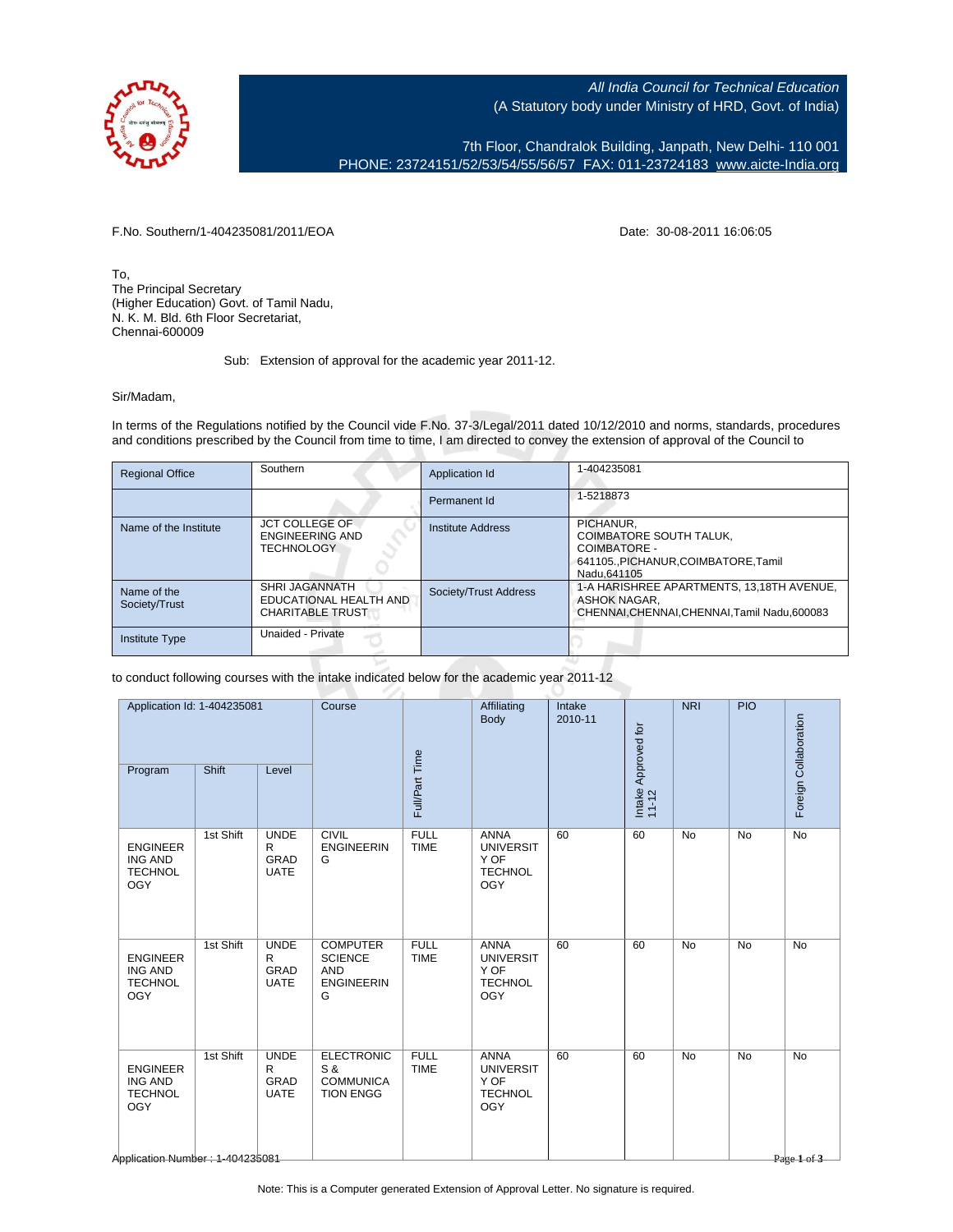All India Council for Technical Education (A Statutory body under Ministry of HRD, Govt. of India)

7th Floor, Chandralok Building, Janpath, New Delhi- 110 001 PHONE: 23724151/52/53/54/55/56/57 FAX: 011-23724183 [www.aicte-India.org](http://www.aicte-India.org)

| Application Id: 1-404235081                                       |           | Course                                         |                                                                              | Affiliating<br>Body        | Intake<br>2010-11                                                       |                                             | <b>NRI</b>                   | PIO       | Foreign Collaboration |           |
|-------------------------------------------------------------------|-----------|------------------------------------------------|------------------------------------------------------------------------------|----------------------------|-------------------------------------------------------------------------|---------------------------------------------|------------------------------|-----------|-----------------------|-----------|
| Program                                                           | Shift     | Level                                          |                                                                              | Full/Part Time             |                                                                         |                                             | Intake Approved for<br>11-12 |           |                       |           |
| <b>ENGINEER</b><br><b>ING AND</b><br><b>TECHNOL</b><br><b>OGY</b> | 1st Shift | <b>UNDE</b><br>R<br>GRAD<br><b>UATE</b>        | <b>MECHANICAL</b><br><b>ENGINEERIN</b><br>G                                  | <b>FULL</b><br><b>TIME</b> | <b>ANNA</b><br><b>UNIVERSIT</b><br>Y OF<br><b>TECHNOL</b><br><b>OGY</b> | 120                                         | 120                          | <b>No</b> | <b>No</b>             | <b>No</b> |
| <b>ENGINEER</b><br><b>ING AND</b><br><b>TECHNOL</b><br><b>OGY</b> | 1st Shift | <b>UNDE</b><br>R<br><b>GRAD</b><br><b>UATE</b> | ELECTRICAL<br><b>AND</b><br><b>ELECTRONIC</b><br>S<br><b>ENGINEERIN</b><br>G | <b>FULL</b><br><b>TIME</b> | <b>ANNA</b><br><b>UNIVERSIT</b><br>Y OF<br><b>TECHNOL</b><br><b>OGY</b> | 60                                          | 60                           | <b>No</b> | <b>No</b>             | <b>No</b> |
| <b>ENGINEER</b><br><b>ING AND</b><br><b>TECHNOL</b><br><b>OGY</b> | 1st Shift | <b>UNDE</b><br>R<br><b>GRAD</b><br><b>UATE</b> | <b>PETROCHEMI</b><br>CAL<br><b>ENGINEERIN</b><br>G<br>$\omega$<br>$-100$     | <b>FULL</b><br><b>TIME</b> | <b>ANNA</b><br><b>UNIVERSIT</b><br>Y OF<br><b>TECHNOL</b><br>OGY        | $\overline{0}$<br>M<br>$\Omega$<br>⊾∸<br>I) | 60                           | <b>No</b> | <b>No</b>             | <b>No</b> |

The above mentioned approval is subject to the condition that SHRI JAGANNATH EDUCATIONAL HEALTH AND CHARITABLE TRUST,JCT COLLEGE OF ENGINEERING AND TECHNOLOGY,PICHANUR, COIMBATORE SOUTH TALUK,

COIMBATORE - 641105.,COIMBATORE,Tamil Nadu,641105 shall follow and adhere to the Regulations, guidelines and directions issued by AICTE from time to time and the undertaking / affidavit given by the institution along with the application submitted by the institution

## on portal.

The Institutions shall generate the deficiency report through the web portal and rectify the defects, if any, before 30<sup>th</sup> September, 2011. In case of any differences in content in this Computer generated Extension of Approval Letter, the content/information as approved by the Executive Council / General Council as available on the record of AICTE shall be final and binding.

**Strict compliance of Anti-Ragging Regulation:-** Approval is subject to strict compliance of provisions made in AICTE Regulation notified vide F. No. 37-3/Legal/AICTE/2009 dated July 1, 2009 for Prevention and Prohibition of Ragging in Technical Institutions. In case Institution fails to take adequate steps to Prevent Ragging or fails to act in accordance with AICTE Regulation or fails to punish perpetrators or incidents of Ragging, it will be liable to take any action as defined under clause 9(4) of the said Regulation.

**(Dr. K P Isaac)**

Member Secretary, AICTE

Copy to: